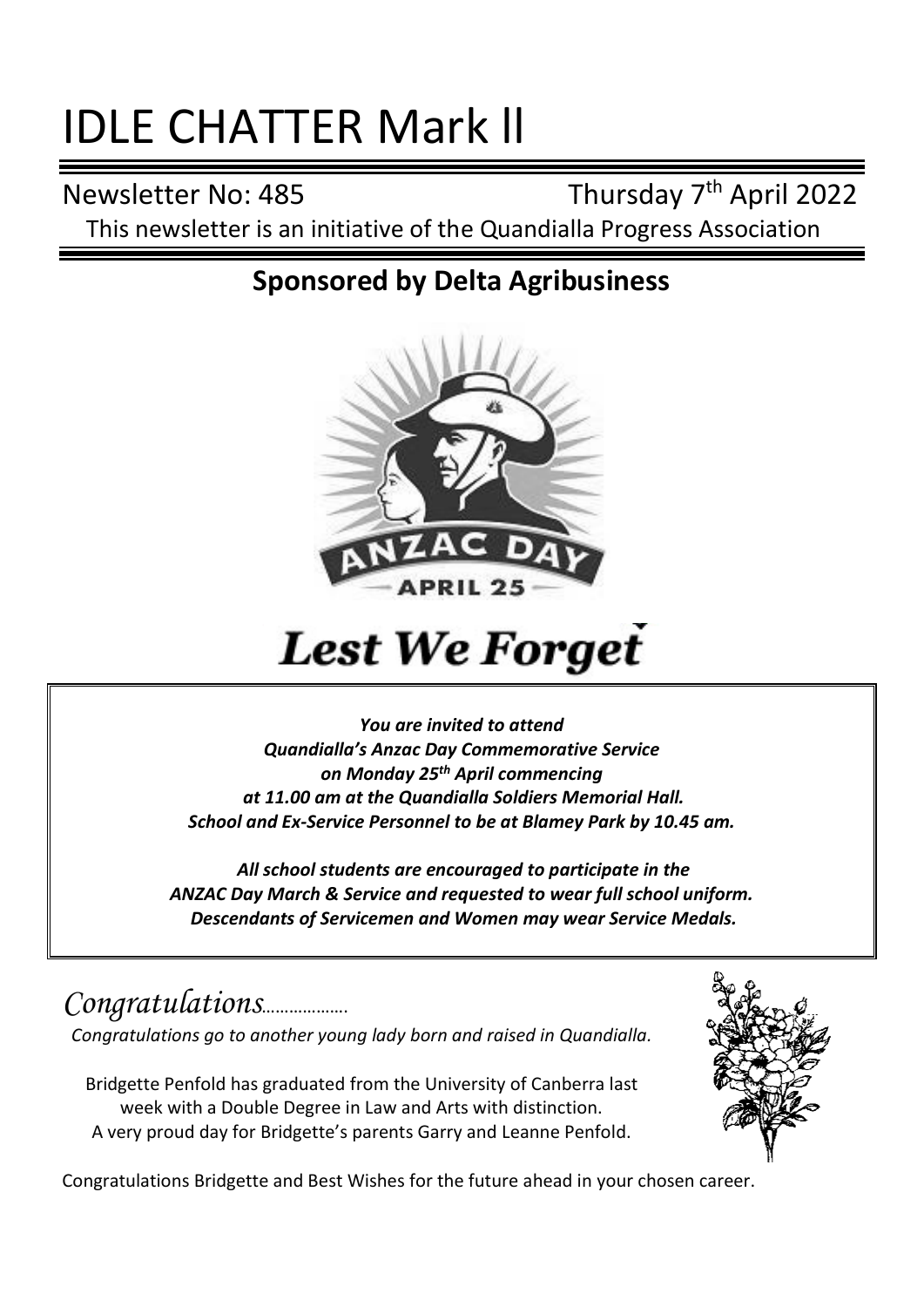### A Wonderful Achievement

Congratulations go to Sienna, Heidi, Adelaide and Michael who represented Quandialla Public School in the Earl McGee Relay, Mixed Open 200 metre Free Relay at the PSSA Carnival in Sydney on Tuesday 5<sup>th</sup> April. Swimming their personal best time in the morning heats they came  $1^{st}$ and made the final, where they placed 4<sup>th</sup> overall, with Caragabal Public School taking 5<sup>th</sup> spot.

A very exciting and proud day for Quandialla and Caragabal with both small schools achieving wonderful results in the big arena.



L to R Sienna Yerbury, Heidi Morley, Adelaide Nowlan & Michael Smithers Photo taken at the Sydney International Aquatic Centre.

Gongratulations!



*Congratulations and Best Wishes go to Sophie Napier on her marriage to Nick Gray, on Saturday 12th March 2022 in Canberra. Sophie is the daughter of Murray and Maureen Napier, of Canberra, granddaughter of Max (deceased) and Kath Napier formerly of Quandialla.*

The Napier Family have a strong connection to Quandialla. Sophie's grandfather Max Napier first farmed with his father Charles and was a skilled shearer. Max married Kath Trudgett from Bribbaree and they purchased a property near Berendebba. In the early 1960's the family moved into the Quandialla village and ran the Stock & Station Agent Business in the brick building opposite the petrol bowsers in Second Street. Max and Kath operated their business and raised 7



children, Lyn, Murray, Jean, Wayne, Robyn, Cathy and Alison while living alongside the business in what is now the oldest building that is still standing in Quandialla. In 1972 the family moved to Canberra.

In 2014 Sophie made her own connection to Quandialla when she designed the Centenary Logo that was used on all correspondence, promotional items, book covers and saleable items etc. for the 2014 Centenary Celebrations.

*Quandialla sends their Best Wishes to the newlyweds Sophie and Nick.*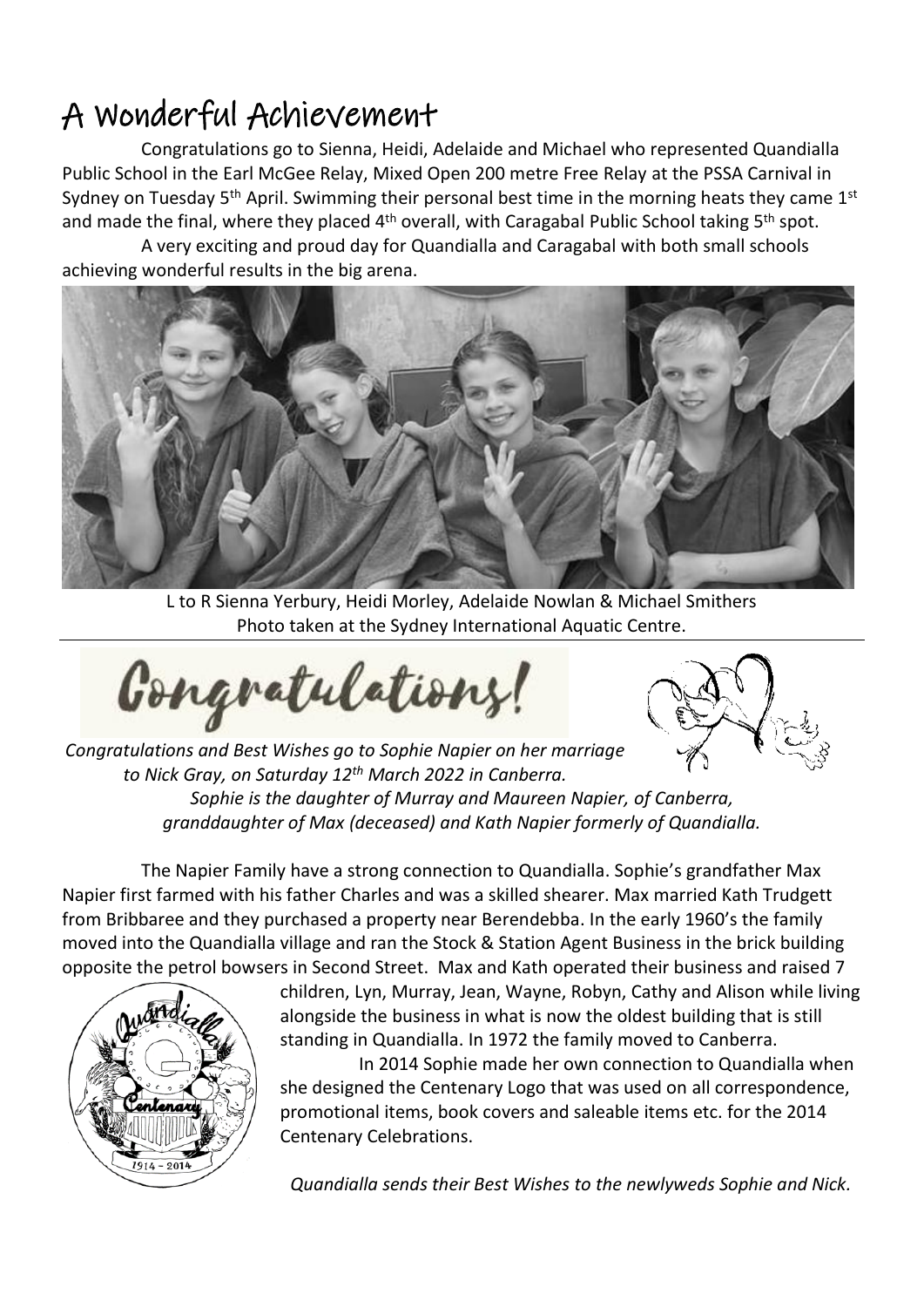#### **QUANDIALLA CWA BRANCH GENERAL MEETING**

Monday 11th April 2022 will be held in the Quandialla CWA Rest Room. Meeting time 10 o'clock. All Welcome. Cherie Edgerton: President

#### \*\*\*\*\*\*\*\*\*\*\*\*\*\*\*\*\*\*\*\*\*\*\*\*

#### **QUANDIALLA HOSPITAL AUXILIARY**

The next General Meeting will be held on Tuesday 12th April at 9.30am at the Medical Centre. ALL WELCOME

#### **QUANDIALLA FRIDAY NIGHT JACKPOTS:**

**Bland Hotel Joker Jackpot Draw ………**

The Joker Jackpot was not claimed and this week the jackpot will be \$620, and you have 6 chances to win a meat tray and a chance to choose the Joker Card.



**Quandialla Bowling Club Draws …………………..**

The Riverina Club Draw and Members Draw was not claimed last week so this Friday the Riverina Jackpot will jackpot to \$1500, and the Members Club Draw will jackpot to \$150.

Remember if your badge number is drawn for any of the jackpots

YOU MUST BE AT THE CLUB to claim your prize when it is announced.

Good Luck Everyone

#### **BLAND HOTEL**

Open: 12 Midday – Monday to Saturday Meals available from the Bistro Lunch 12 to 2pm & Dinner 6.30pm to 8.30pm Dine In or Take Away & Don't Forget – Pizza Night on Wednesdays.



#### **QUANDIALLA BOWLING CLUB NEWS**

**Friday 8 th April opening at 6pm** –

*Don't forget our Friday Night 12 Tray Meat Raffle and the Members Draw, Riverina Jackpot - \$1500 & Members Draw - \$150* **Sunday 10th April opening at 10 am –** Sunday Papers available.



#### 2022 RAINFALL

March's rainfall recorded at the Quandialla Post Office was 19.8mm over 5 days. Total rainfall for the year is 197.0mm over 20 days.